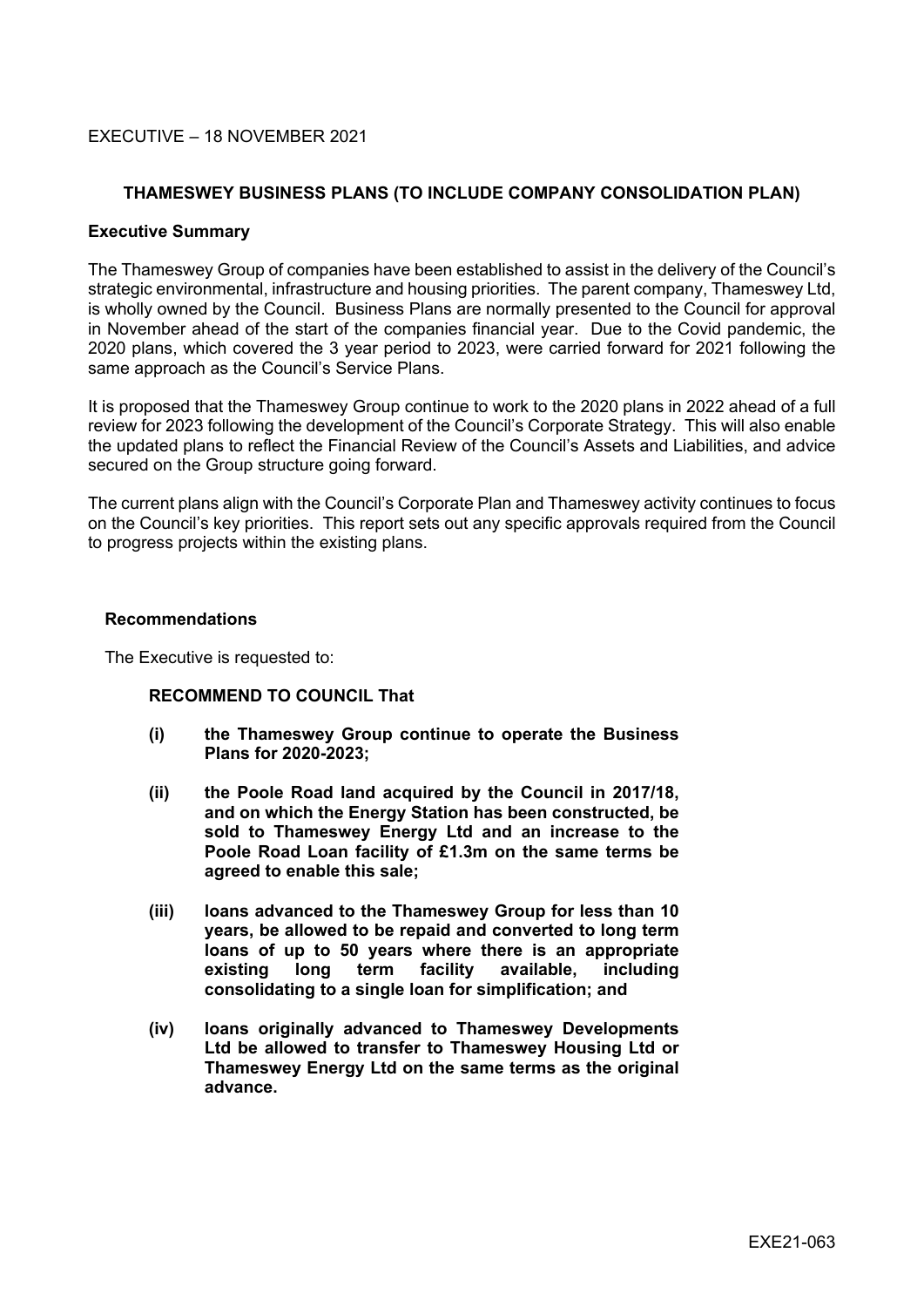## **Reasons for Decision**

Reason: To agree the approach to Business Planning for the Thameswey Group for 2022.

The item(s) above will need to be dealt with by way of a recommendation to Council.

| <b>Background Papers:</b> | None.                                                                                                    |
|---------------------------|----------------------------------------------------------------------------------------------------------|
| <b>Reporting Person:</b>  | Julie Fisher, Chief Executive<br>Email: julie.fisher@woking.gov.uk, Extn: 3333                           |
| <b>Contact Person:</b>    | Leigh Clarke, Finance Director<br>Email: leigh.clarke@woking.gov.uk, Extn: 3277                          |
| <b>Portfolio Holder:</b>  | Councillor Ayesha Azad<br>Email: cllrayesha.azad@woking.gov.uk                                           |
|                           | <b>Shadow Portfolio Holder:</b> Councillor Ann-Marie Barker<br>Email: cllrann-marie.barker@woking.gov.uk |
| <b>Date Published:</b>    | 12 November 2021                                                                                         |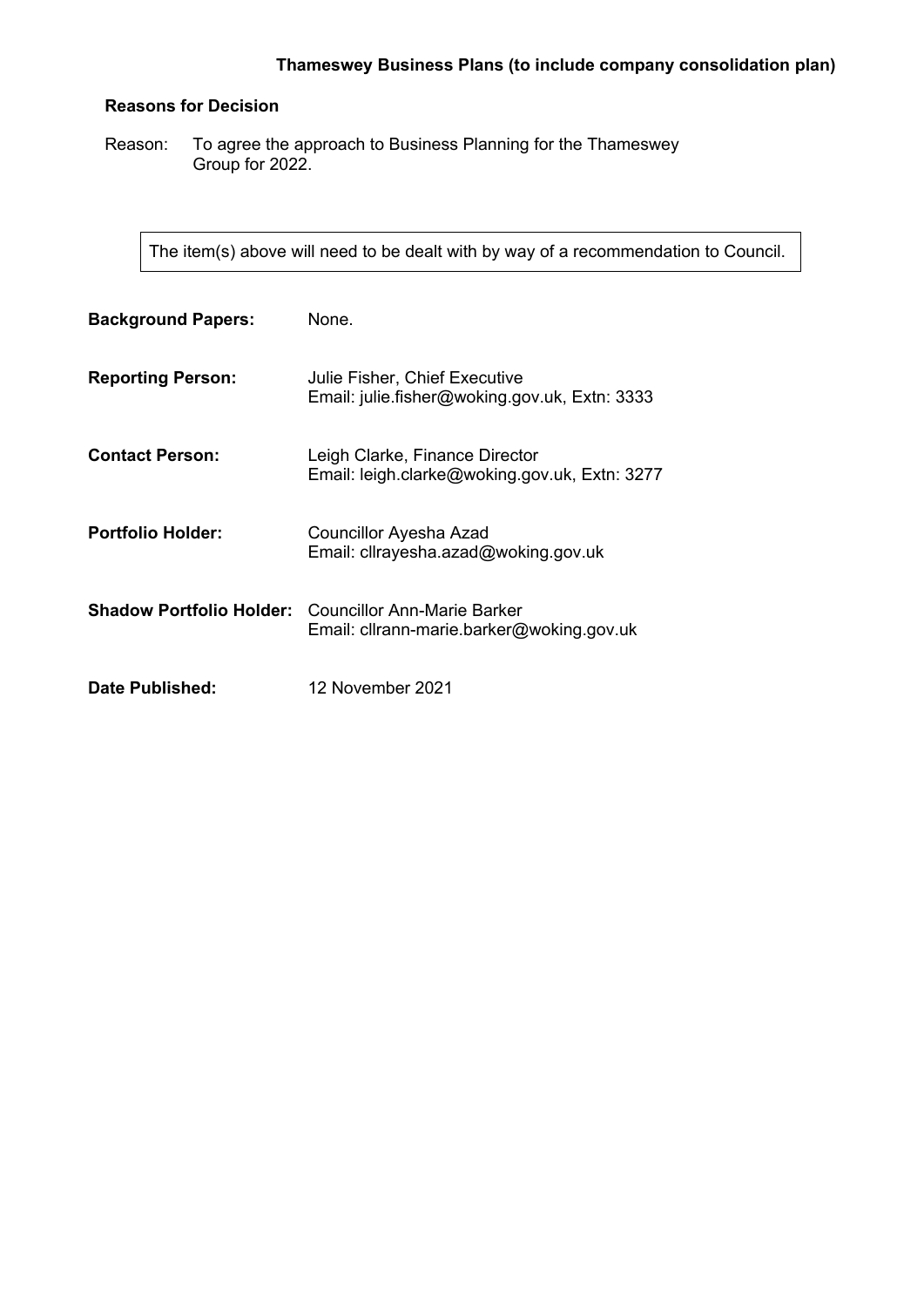## **1.0 Introduction**

- 1.1 The Thameswey Group of companies have been established to assist in the delivery of the Council's strategic environmental, infrastructure and housing priorities. The parent company, Thameswey Ltd, is wholly owned by the Council.
- 1.2 Business Plans for the individual companies were approved by Council in December 2019. These covered the following companies:

Thameswey Limited (Group Plan) Thameswey Energy Limited Thameswey Central Milton Keynes Limited Thameswey Housing Limited (including Thameswey Guest Houses Limited) Thameswey Developments Limited Thameswey Maintenance Services Limited Thameswey Sustainable Communities Limited

1.3 Business Plans are not prepared for the Thameswey Joint Ventures with Rutland as any proposals are considered individually by the Council through its Investment Programme.

## **2.0 Business Planning Process**

- 2.1 Individual Business Plans were approved in December 2019 and covered the period 2020- 2023. These were not updated in 2020 due to the Covid pandemic, instead the plans and activity were carried forward into 2021 following the same approach as for the Council's Service Plans.
- 2.2 It is expected that the Thameswey Business Plans will undergo a significant refresh in 2023 to reflect the Council's Fit for the Future Programme and the development of the new 5-year Corporate Strategy priorities. Due to this major refresh of the Business Plans in 2023, it is proposed to continue to operate the existing 2020-2023 plans until this time.
- 2.3 Current Group activity continues to align with the Council's Corporate Plan priorities. Specific Business Plan projects requiring Council approval are set out in Sections 4 and 5.

## **3.0 Company Consolidation**

- 3.1 The number and scale of the Thameswey companies have grown organically over time. As the Council now embarks on a period of Strategic Review, change and improvement, including its Fit for the Future Programme and new Corporate Strategy, it is timely and necessary for a review to be undertaken of the purpose of each Company both now and in the future. This is particularly relevant as the Thameswey Business Plans are based around the Council's strategic priorities and policies. A change in these will necessitate a change in Thameswey priority and focus.
- 3.2 Thameswey has commenced the simplification of the Group structure.

| <b>Thameswey Solar Limited</b>       | Integrated into Thameswey Energy Limited                                                                                                           |
|--------------------------------------|----------------------------------------------------------------------------------------------------------------------------------------------------|
| Thameswey<br><b>Services Limited</b> | Maintenance   Commenced closure with staff moving into other group<br>companies, predominantly Thameswey Sustainable<br><b>Communities Limited</b> |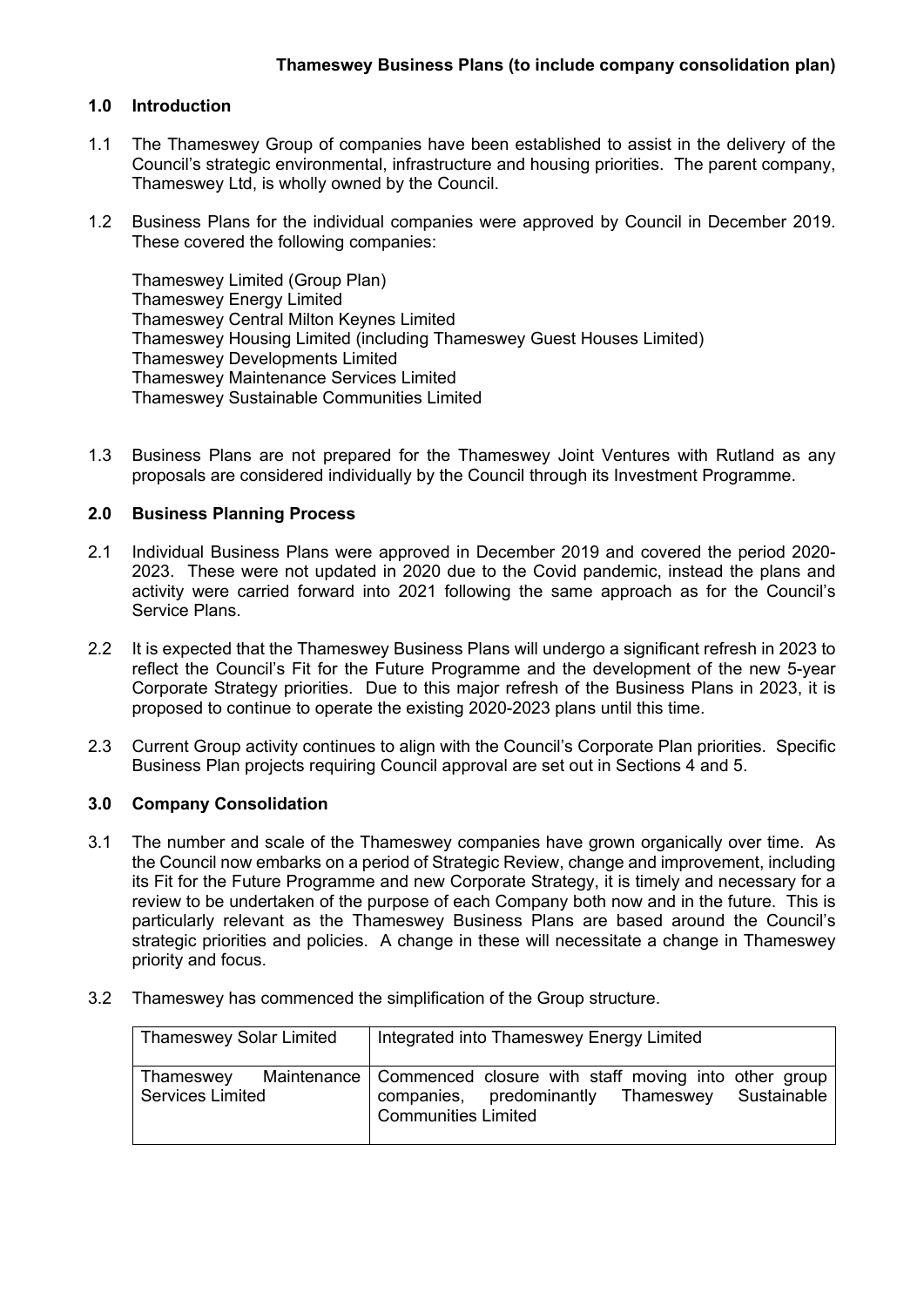## **Thameswey Business Plans (to include company consolidation plan)**

- 3.3 External consultancy advice has been commissioned on the corporate and tax structure of the Group, with the intention to significantly simplify the structure. This will include looking at streamlining and rationalising the companies to reduce unnecessary complexity and duplication. Proposals will be incorporated into the 2023 Business Plan structures.
- 3.4 The Council is commissioning an independent financial review of the assets and liabilities of the Council and its companies. This will include consideration of the extent that the Council's interest in companies aligns to supporting the priorities of the Council, and the opportunities and exposures arising from our long term assets and interests in Companies.
- 3.5 In light of this review, the Council has advised the Rutland Joint Venture partners not to commence any new projects and to bring existing projects to a natural break point (for example, completing the planning application process at Monument Way).

# **4.0 Thameswey Energy Limited**

## Poole Road Energy Centre

- 4.1 The Poole Road Energy Station is now operational and supplying the Victoria Square development. The original business case did not allow for the acquisition of the land occupied by the Poole Road development by Thameswey Energy Limited (TEL). At that stage it was not established whether the land should be leased or sold to the company.
- 4.2 Having taken tax advice it is clear that the most appropriate and beneficial structure is for TEL to acquire the freehold site. For the Council this will mean that a capital receipt is received from the sale to TEL. A loan will be advanced to TEL to provide funds for the purchase and this loan will cover the underlying PWLB repayments associated with the original Council acquisition. Following the sale the financing costs will therefore be covered by TEL. As the Poole Road loan facility did not allow for this cost, the facility will need to be increased by £1.3m to cover the transfer of this asset.

## Extension of Woking Town Centre Energy network

- 4.3 In July Thameswey Energy Ltd submitted an application to the Department of Business, Energy, and Industrial Strategy (BEIS) for funding from the Heat Networks Investment Project (HNIP). The application sought to fund heat pipes:
	- Under the proposed replacement Victoria Arch to supply low carbon heat to future town centre residential development sites south of the railway;
	- Connecting the original town centre heat network to the new network served by Poole Road energy centre, increasing capacity for new development in the east of the town centre, enabling decarbonisation of heat supplies to existing connected buildings (including the Civic Offices) and improving resilience of supplies; and
	- Connecting to new town centre development sites.
- 4.4 HNIP funding has been offered comprising a 25 year loan of £9.4m at 0.01%, significantly cheaper than PWLB borrowing, with repayment only once income flows from new customers. The total investment over the next 10 years is estimated at £19.2m, with the balance met from development connection charges and loan finance from the Council.
- 4.5 Negotiations on the terms and conditions of the offer are ongoing. This includes the arrangements for the use of the funding for connections, which would be committed once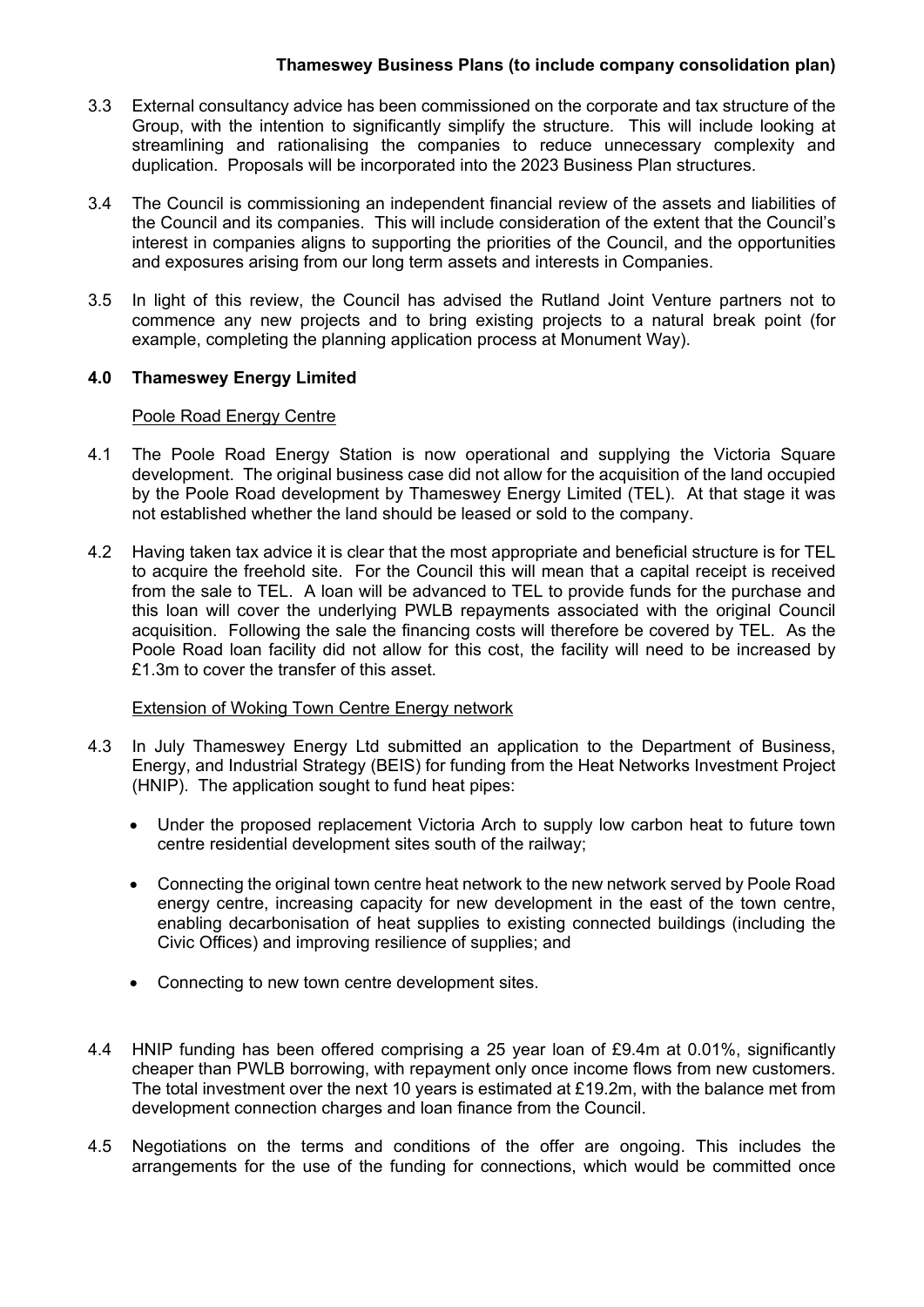# **Thameswey Business Plans (to include company consolidation plan)**

developments come forward, and the repayment of the loan to match developments being connected.

4.6 Once satisfactory terms have been agreed, and the details are finalised, Thameswey will request additional loan facility from the Council, forecast to be circa £5.3m, as support for this infrastructure investment. Each element of the network extension would be the subject of a business case to ensure viability. An update will be provided in the final 2022/23 Investment Programme report considered by the Executive and Council in February.

## **5.0 Thameswey Housing Limited**

#### Sheerwater Regeneration

- 5.1 During 2021 the initial Purple residential phase of the Sheerwater regeneration has been completed and the Eastwood Leisure Centre has opened. The next phases of the regeneration are being developed.
- 5.2 There are currently £57.8m of short term loans associated with the project. Long term (50 year) interest rates are currently significantly less than the rates assumed in the Sheerwater project financial model. The Council has converted previously held short term borrowing to long term loans to mitigate the risk of interest rate rises. Where a long term Council loan facility is available to Thameswey, it is proposed that loans advanced for periods of less than 10 years, be allowed to be repaid early and converted to long term loans of up to 50 years. This may include consolidating to a single loan for simplification and will be converted at a long term rate to be agreed by the Director of Finance reflecting the Council's long term borrowing.

#### Advances for Housing Development

- 5.3 The updated draft Investment Programme reflects the forecast funding required by Thameswey Housing Limited for the period to 2024/25. With the exception of the Sheerwater Regeneration the rate of drawdown from the approved Thameswey Housing loan facility has reduced substantially. As well as indicating a reduction in the expected investment in local housing, this also reduces the support through loan margin expected in the Council's Medium Term Financial Strategy (MTFS).
- 5.4 Officers will work with Thameswey to seek opportunities for investment to increase the use of approved facilities.

## **6.0 Corporate Strategy**

6.1 The Thameswey Business Plans align with the Council's Corporate Plan and group activity is driven by the Council's key priorities. The Council is engaging on community priorities which will inform the update of its Corporate Strategy in February 2022. It is important that the Thameswey Business Plans continue to reflect these updated priorities and a full review of the Groups plans will be completed during 2022.

## **7.0 Implications**

#### Finance and Risk

- 7.1 The Thameswey Business Plans set out the financial requirements of the Group and the risks and sensitivities within the plans.
- 7.2 The Council has commissioned a financial review of its assets and liabilities which is being completed by EY and will conclude by the end of 2021. This will also consider the assets and liabilities of the Thameswey Group and provide insight on future risks and opportunities.